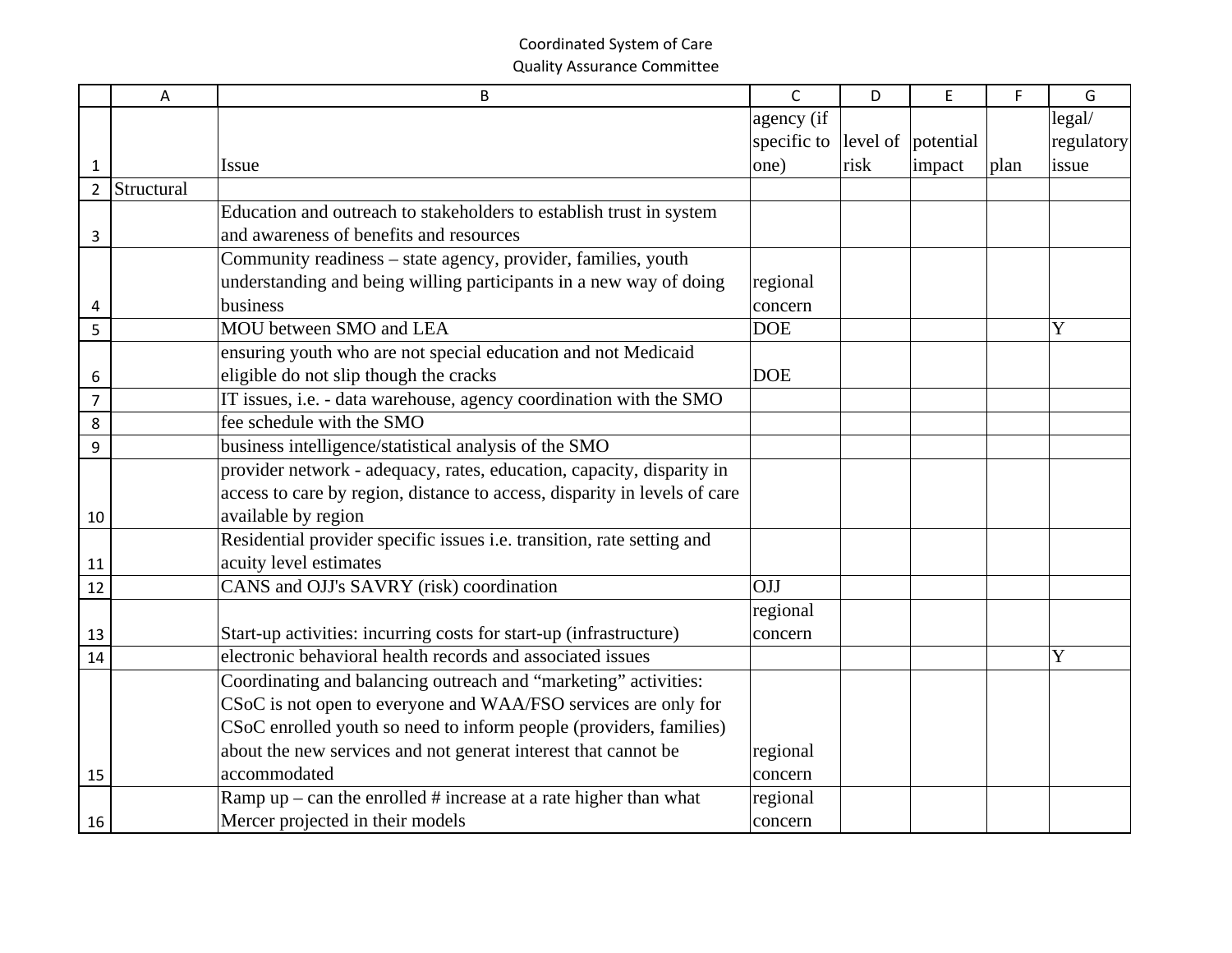|    | A       | B                                                                          | $\mathsf{C}$ | D | E | F | G |
|----|---------|----------------------------------------------------------------------------|--------------|---|---|---|---|
|    |         |                                                                            | regional     |   |   |   |   |
| 17 |         | Recruitment and hiring of staff                                            | concern      |   |   |   |   |
| 18 |         | Medicaid and non Medicaid eligibility roster                               |              |   |   |   |   |
|    |         | Identifying potential CSoC enrollees in current systems - priority         |              |   |   |   |   |
| 19 |         | assessments and coordination with other agencies                           |              |   |   |   |   |
|    |         | CSoC Eligible youth currently in a system - transition plans from          |              |   |   |   |   |
| 20 |         | current services and coordination with SMO and other agencies              |              |   |   |   |   |
| 21 |         |                                                                            |              |   |   |   |   |
| 22 |         | Gap - parent perspective                                                   |              |   |   |   |   |
| 23 |         |                                                                            |              |   |   |   |   |
| 24 |         |                                                                            |              |   |   |   |   |
| 25 | Process |                                                                            |              |   |   |   |   |
| 26 |         | mechanism to measure/data capture of all outcomes                          |              |   |   |   |   |
|    |         | training - providers, agency staff, consumers, cross over training and     |              |   |   |   |   |
| 27 |         | time commitment                                                            |              |   |   |   |   |
| 28 |         | individual agency and SMO communication                                    |              |   |   |   |   |
|    |         | communication mechanism between treatment providers and agencies           |              |   |   |   |   |
| 29 |         | and protocols for use                                                      |              |   |   |   | Y |
| 30 |         | continuity of care - tracking outcomes and records across providers        |              |   |   |   |   |
|    |         | Timely access to appropriate levels of service or care (especially of      |              |   |   |   |   |
| 31 |         | concern for court involved cases)                                          |              |   |   |   | Y |
|    |         | Children/services denied by SMO who are in agency custody with             |              |   |   |   |   |
|    |         | court ordered services or for whom specific services have been             |              |   |   |   |   |
|    |         | included in agency case plans prior to CSoC involvement including          |              |   |   |   |   |
|    |         | services currently being ordered by judges which SMO would deem            |              |   |   |   |   |
| 32 |         | not appropriate/necessary.                                                 |              |   |   |   |   |
|    |         | Ability to incentivize residential or restrictive care settings to quickly |              |   |   |   |   |
|    |         | move children to less restrictive environments and family settings as      |              |   |   |   |   |
| 33 |         | soon as safely possible.                                                   |              |   |   |   |   |
| 34 |         | Title IV-E issues with residential youth                                   |              |   |   |   |   |
|    |         | transition planning from inpatient/secure care back to school and          |              |   |   |   |   |
| 35 |         | home setting                                                               |              |   |   |   |   |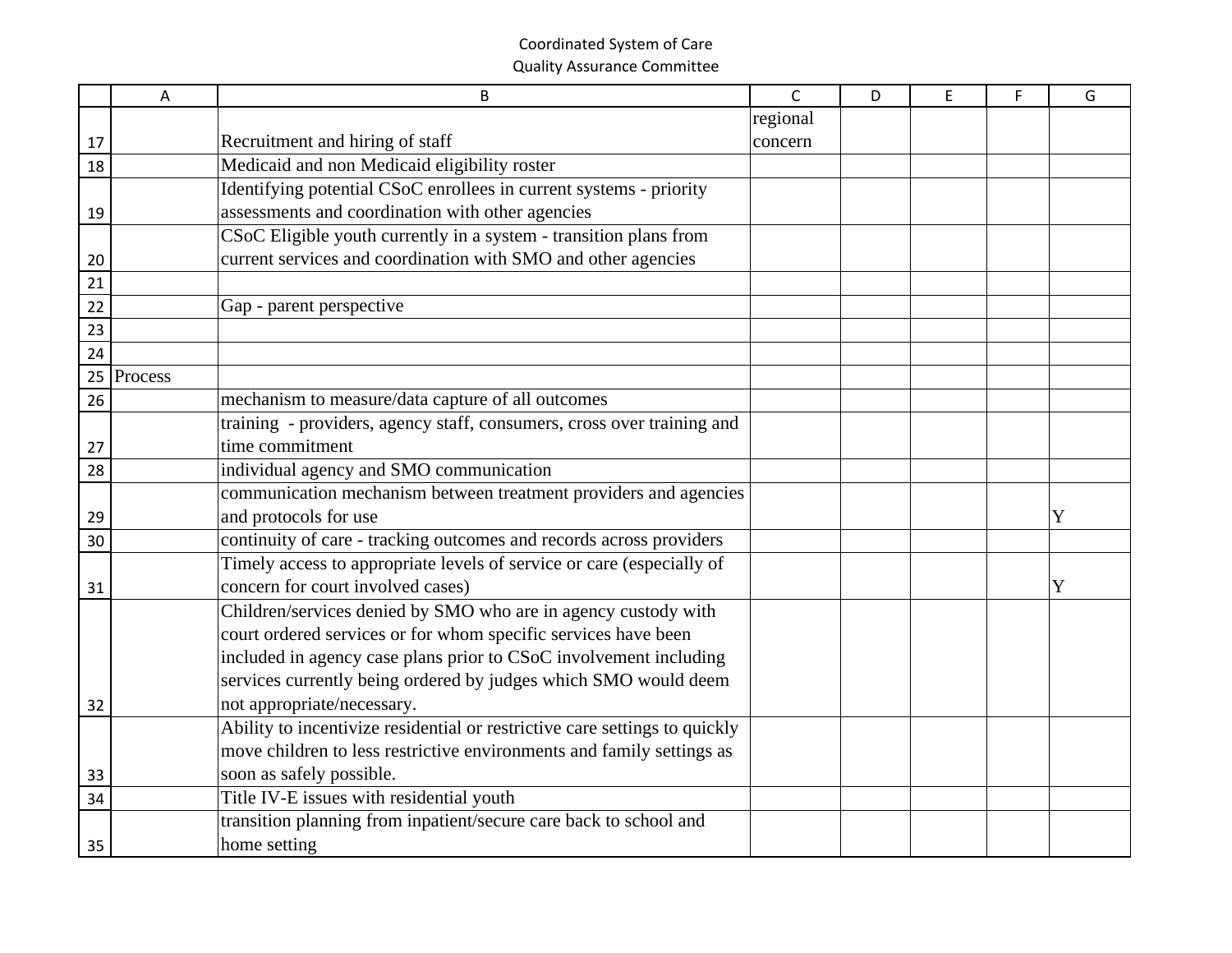|    | A       | <sub>B</sub>                                                           | $\mathsf{C}$ | D | E | F | G |
|----|---------|------------------------------------------------------------------------|--------------|---|---|---|---|
|    |         | coordination with CFT and other agency specific or multiagency         |              |   |   |   |   |
|    |         | "teams" required by law or agency policy to convene, i.e. IEP teams,   |              |   |   |   |   |
| 36 |         | ISC teams, DCFS internal teams                                         |              |   |   |   | Y |
|    |         | Coordination among agencies, parents and stakeholders involved in      |              |   |   |   |   |
|    |         | treatment planning and acknowledgment of other agency needs and        |              |   |   |   |   |
| 37 |         | perspectives                                                           |              |   |   |   |   |
| 38 |         | provider procedures for accessing students during school hours         | <b>DOE</b>   |   |   |   |   |
|    |         | family engagement/participation at all levels (specifically in case    |              |   |   |   |   |
|    |         | planning process) from both the family perspective and                 |              |   |   |   |   |
| 39 |         | agency/provider perspective                                            |              |   |   |   |   |
| 40 |         | Finance reports/invoicing/payment processes                            |              |   |   |   |   |
|    |         | electronic behavioral health records - implementation of and effect on |              |   |   |   |   |
| 41 |         | agencies                                                               |              |   |   |   | Y |
|    |         | Understanding the differences between traditional treatment planning   | regional     |   |   |   |   |
| 42 |         | and Child and Family Team process                                      | concern      |   |   |   |   |
|    |         | Establishing communication processes (between SMO, WAA, FSO            | regional     |   |   |   |   |
| 43 |         | and Independent Assessor)                                              | concern      |   |   |   |   |
| 44 |         |                                                                        |              |   |   |   |   |
| 45 |         | Gap - parent perspective                                               |              |   |   |   |   |
| 46 |         |                                                                        |              |   |   |   |   |
| 47 |         |                                                                        |              |   |   |   |   |
| 48 | Outcome |                                                                        |              |   |   |   |   |
| 49 |         | Improved school outcomes both academic and behavioral                  |              |   |   |   |   |
| 50 |         | suspension/expulsion rates                                             |              |   |   |   |   |
| 51 |         | discipline referrals/detentions                                        |              |   |   |   |   |
| 52 |         | attendance/absences                                                    |              |   |   |   |   |
| 53 |         | referrals to alternative schools                                       |              |   |   |   |   |
| 54 |         | fewer referrals to FINS                                                |              |   |   |   |   |
| 55 |         | cohort graduation rate                                                 |              |   |   |   |   |
| 56 |         | academic performance                                                   |              |   |   |   |   |
| 57 |         | grievances                                                             |              |   |   |   | Y |
| 58 |         | incidents                                                              |              |   |   |   | Y |